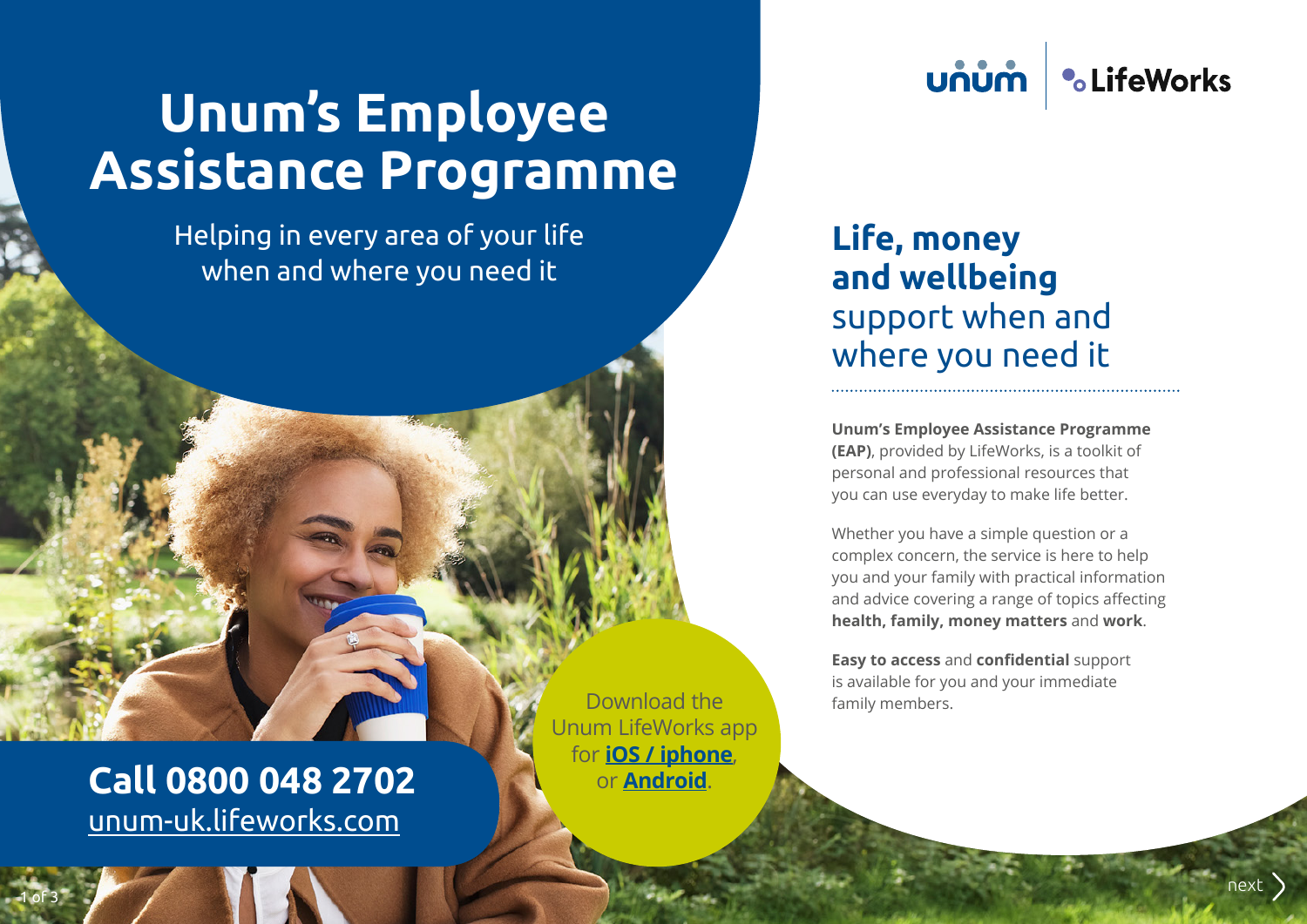### **Resources** you can tap into

#### **Easy Access**

This is easy to access and confidential. It is available at no cost to you and your immediate family members 24 hours a day, 7 days a week, 365 days a year (available to employees based in the UK and Republic of Ireland only).

#### **Mental Wellbeing Support**

Speak to a caring professional counsellor, on matters affecting your emotional wellbeing including relationships, bereavement, stress and anxiety (available to employees only, except as part of couples counselling).

#### **Referrals to local child and elder care resources**

Provide a brief of your child or elder care needs and a consultant will carry out a search on your behalf and recommend available options.

#### **Life Event Resources**

Practical information and advice on issues ranging from parenting and work matters, through to debt management and healthy eating.